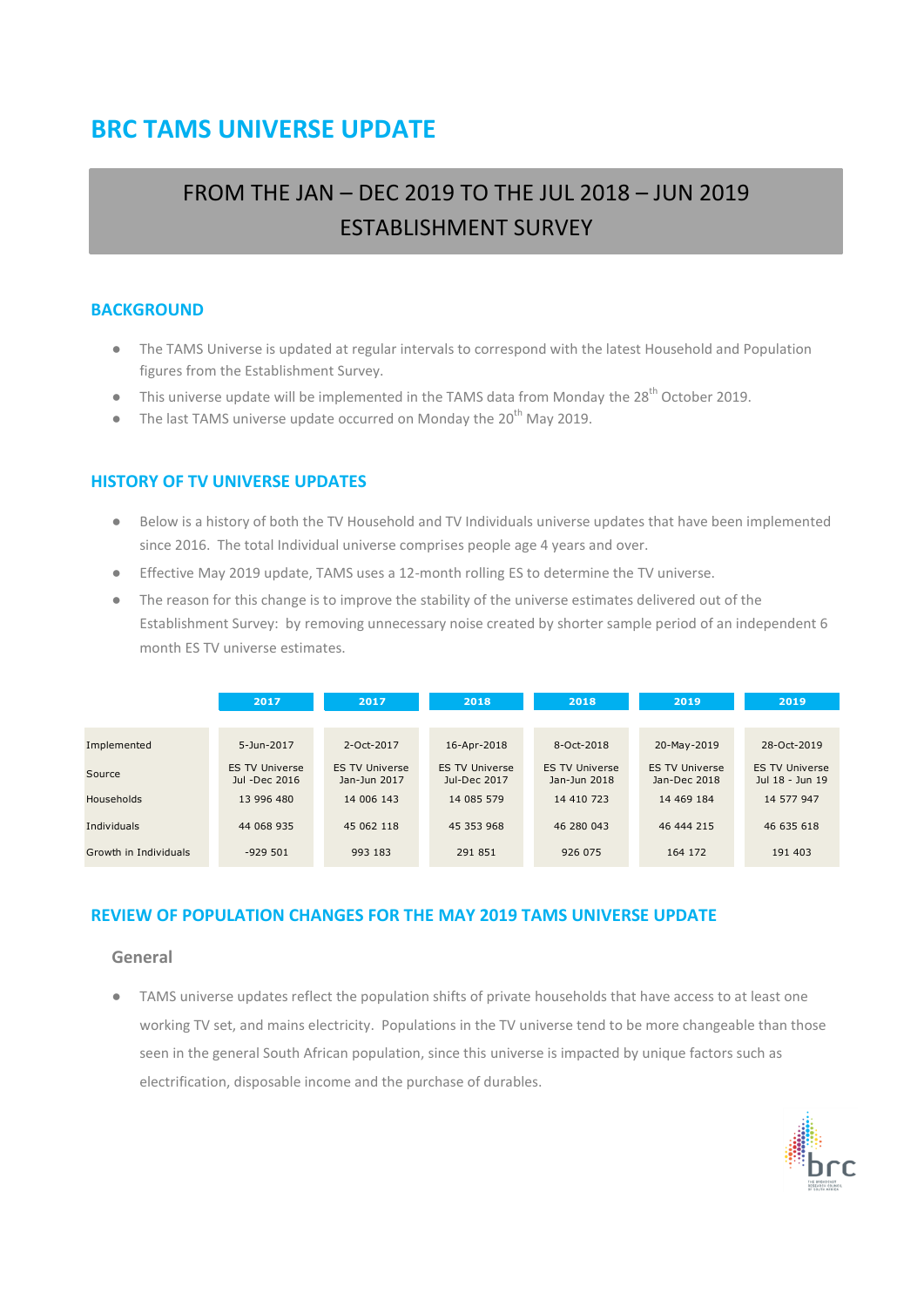### **TV Household and Individual Universes**

● The ES TV household universe has increased by 0.75% (108 763 households), and the individuals' universe showed a change of 0.41% increase (191 403 individuals).

|                   | <b>ES TV Universe</b><br><b>ES TV Universe</b><br>Jan-Dec 2018<br>Jul 18 - Jun 19 |            | Difference # | Difference % |  |
|-------------------|-----------------------------------------------------------------------------------|------------|--------------|--------------|--|
| <b>Households</b> | 14 469 184                                                                        | 14 577 947 | 108 763      | 0.75         |  |
| Individuals       | 46 444 215                                                                        | 46 635 618 | 191 403      | 0.41         |  |

### **TV Individuals**

● The total children universe increased by 0.10% (10 640 children). The total adult universe increased by 0.50% (180 763 adults), with a noticeable growth seen in the adult age group of 65+ of 10% (233 691 adults 65+).

|                          | <b>ES TV Universe</b><br><b>Jan-Dec 2018</b> | <b>ES TV Universe</b><br><b>Jul 18-Jun 19</b> | Difference # | <b>Difference %</b> |
|--------------------------|----------------------------------------------|-----------------------------------------------|--------------|---------------------|
| <b>Total Male</b>        | 22 673 481                                   | 22 845 231                                    | 171750       | 0.76                |
| <b>Total Female</b>      | 23 770 734                                   | 23 790 387                                    | 19653        | 0.08                |
| <b>Total Individuals</b> | 46 444 215                                   | 46 635 618                                    | 191 403      | 0.41                |
| Age 04 - 06              | 3 124 257                                    | 3 093 141                                     | $-31116$     | $-1.00$             |
| Age 07 - 10              | 3 9 3 4 4 8 6                                | 3939369                                       | 4883         | 0.12                |
| Age 11 - 14              | 3 5 5 5 1 0 5                                | 3 5 9 1 9 7 8                                 | 36873        | 1.04                |
| <b>Total Children</b>    | 10 613 848                                   | 10 624 488                                    | 10 640       | 0.10                |
| Age 15 - 24              | 8 442 052                                    | 8 4 2 6 6 6 5                                 | $-15387$     | $-0.18$             |
| Age 25 - 34              | 9 802 259                                    | 9707580                                       | $-94679$     | $-0.97$             |
| Age 35 - 49              | 9 2 1 5 4 2 6                                | 9 446 367                                     | 230 941      | 2.51                |
| Age 50 - 64              | 6 0 34 5 37                                  | 5 860 734                                     | $-173803$    | $-2.88$             |
| Age 65+                  | 2 3 3 6 0 9 3                                | 2 5 6 9 7 8 4                                 | 233 691      | 10.00               |
| <b>Total Adults</b>      | 35 830 367                                   | 36 011 130                                    | 180763       | 0.50                |
| <b>Total Individuals</b> | 46 444 215                                   | 46 635 618                                    | 191 403      | 0.41                |

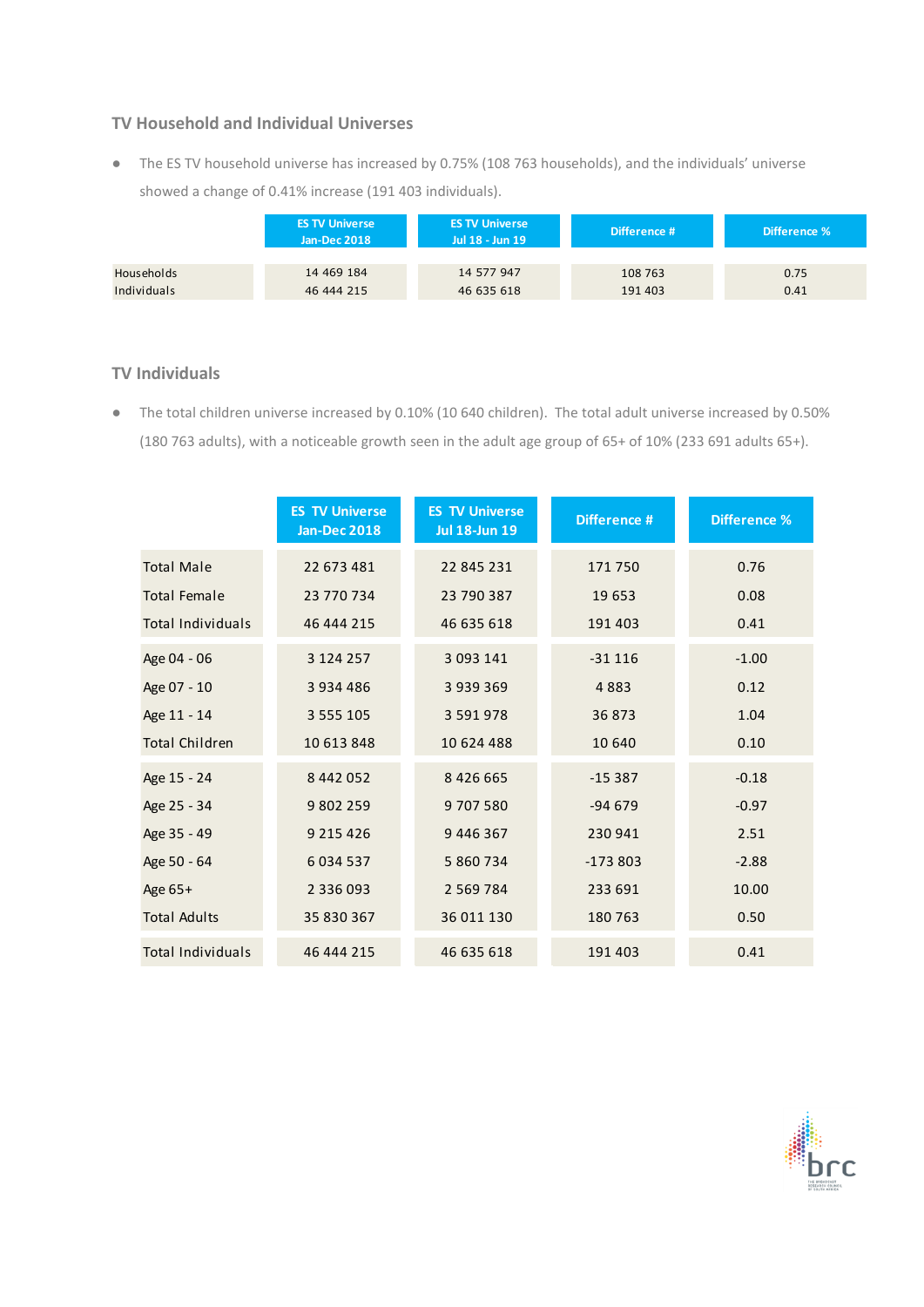● The new ES TV universe shows small increases in NWP of 2.82% (88 182 individuals) followed by EC of 2.16% (114 300 individuals). LIM is showing the biggest decrease of -2.41% (111 805 individuals).

|                          | <b>ES TV Universe</b><br><b>Jan-Dec 2018</b> | <b>ES TV Universe</b><br><b>Jul 18-Jun 19</b> | Difference # | <b>Difference %</b> |
|--------------------------|----------------------------------------------|-----------------------------------------------|--------------|---------------------|
| WC.                      | 5 5 9 4 0 6 4                                | 5 648 462                                     | 54 398       | 0.97                |
| <b>NC</b>                | 967493                                       | 983 918                                       | 16 4 25      | 1.70                |
| <b>FS</b>                | 2 3 1 7 3 5 4                                | 2 3 6 6 2 1 8                                 | 48 8 64      | 2.11                |
| <b>EC</b>                | 5 280 553                                    | 5 3 9 4 8 5 3                                 | 114 300      | 2.16                |
| <b>KZN</b>               | 9 0 9 8 9 4 4                                | 8978348                                       | $-120596$    | $-1.33$             |
| <b>MPU</b>               | 3710356                                      | 3 695 326                                     | $-15030$     | $-0.41$             |
| <b>LIM</b>               | 4 643 962                                    | 4 5 3 2 1 5 7                                 | $-111805$    | $-2.41$             |
| <b>GAU</b>               | 11 706 283                                   | 11822948                                      | 116 665      | 1.00                |
| <b>NWP</b>               | 3 125 206                                    | 3 2 1 3 3 8 8                                 | 88 182       | 2.82                |
| <b>Total Individuals</b> | 46 444 215                                   | 46 635 618                                    | 191 403      | 0.41                |

● The ES makes use of 3 area types (metro, urban and rural). There is a small increase in metro areas of 0.85% (158 067 individuals) and in urban areas of 1.08% (141 573 individuals).

|                          | <b>ES TV Universe</b><br><b>Jan-Dec 2018</b> | <b>ES TV Universe</b><br><b>Jul 18-Jun 19</b> | Difference # | Difference % |
|--------------------------|----------------------------------------------|-----------------------------------------------|--------------|--------------|
| Metro                    | 18 670 436                                   | 18 828 503                                    | 158 067      | 0.85         |
| Rural                    | 14 636 497                                   | 14 528 260                                    | $-108237$    | $-0.74$      |
| Urban                    | 13 137 282                                   | 13 278 855                                    | 141 573      | 1.08         |
| <b>Total Individuals</b> | 46 444 215                                   | 46 635 618                                    | 191 403      | 0.41         |

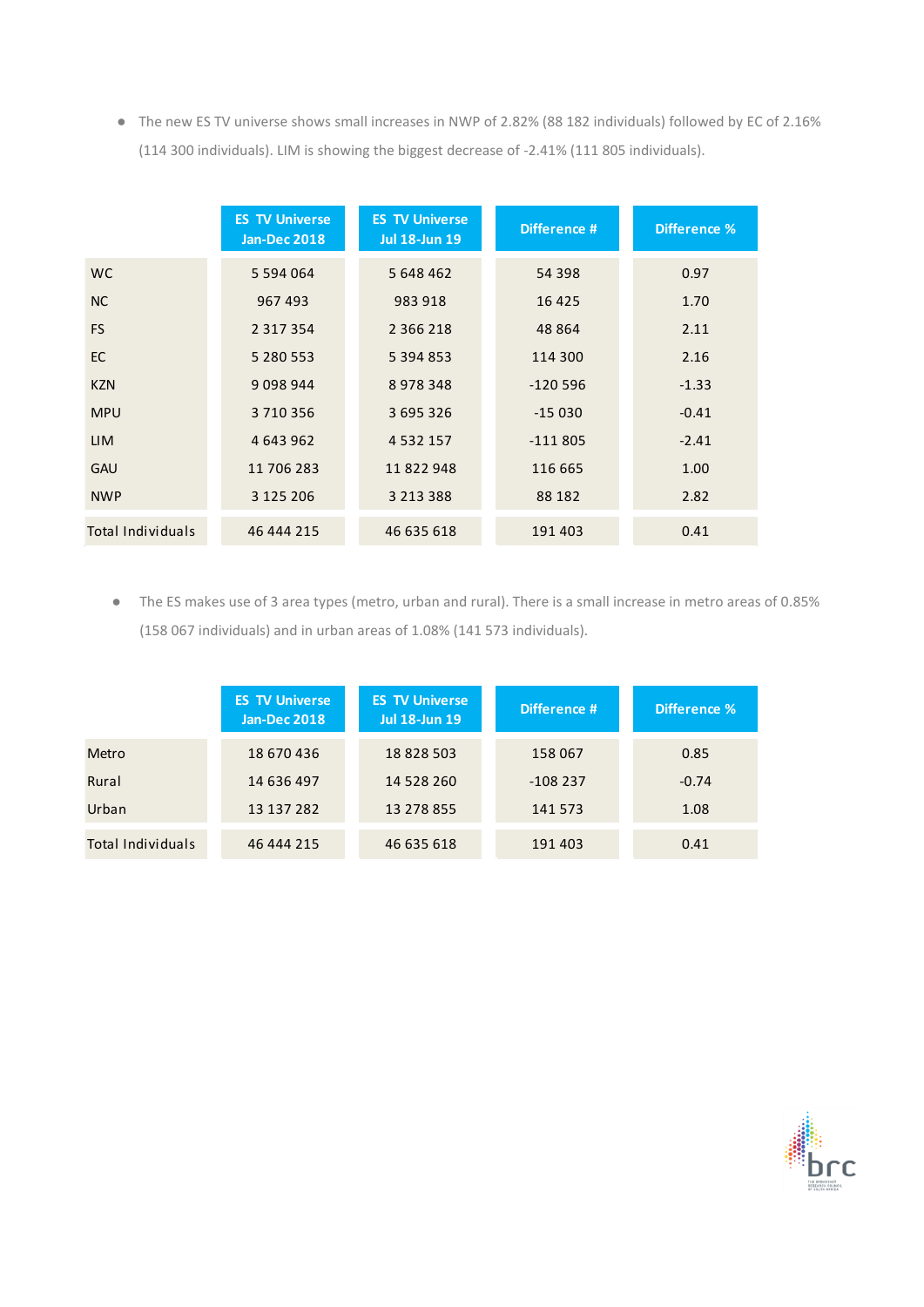● The ES TV universe shows a decrease in the white population group of -3.68% (136 928 individuals). An increase is seen in the coloured population group of 3.33% (145 517 individuals).

|                   | <b>ES TV Universe</b><br><b>Jan-Dec 2018</b> | <b>ES TV Universe</b><br><b>Jul 18-Jun 19</b> | Difference # | Difference % |  |
|-------------------|----------------------------------------------|-----------------------------------------------|--------------|--------------|--|
| African Black     | 37 206 819                                   | 37 404 628                                    | 197 809      | 0.53         |  |
| White             | 3 7 1 6 1 8 2                                | 3 579 254                                     | $-136928$    | $-3.68$      |  |
| Indian            | 1 146 109                                    | 1 1 3 1 1 1 1 4                               | $-14995$     | $-1.31$      |  |
| Coloured          | 4 3 7 5 1 0 5                                | 4 5 2 0 6 2 2                                 | 145 517      | 3.33         |  |
| Total Individuals | 46 444 215                                   | 46 635 618                                    | 191 403      | 0.41         |  |

- DStv universes are updated using audited DStv subscriber figures, at the mid-point of the ES fieldwork period; that being March 2019 for the October 2019 universe update.
- At this point, with DStv being the only Pay-TV operator at critical mass in South Africa, the DStv subscriber figures are adopted for the Total Pay group.
- As alternative Pay-TV operator's increase in size, their audited subscriber figures will be added to the Total Pay group.
- DStv penetration at a household level continues to grow, at 5.96%, while growth on an individual level is now 5.97%.

|                          | <b>ES TV Universe</b><br><b>Jan-Dec 2018</b> | <b>ES TV Universe</b><br><b>Jul 18-Jun 19</b> | Difference # | Difference % |
|--------------------------|----------------------------------------------|-----------------------------------------------|--------------|--------------|
| Pay TV                   | 20 803 373                                   | 22 044 617                                    | 1 241 244    | 5.97         |
| No Pay TV                | 25 640 842                                   | 24 591 001                                    | $-1049841$   | $-4.09$      |
| <b>Total Individuals</b> | 46 444 215                                   | 46 635 618                                    | 191 403      | 0.41         |

|                         | <b>ES TV Universe</b><br><b>Jan-Dec 2018</b> | <b>ES TV Universe</b><br><b>Jul 18-Jun 19</b> |           | Difference % |  |
|-------------------------|----------------------------------------------|-----------------------------------------------|-----------|--------------|--|
| Pay TV                  | 6 740 265                                    | 7 142 118                                     | 401853    | 5.96         |  |
| No Pay TV               | 7728919                                      | 7435829                                       | $-293090$ | $-3.79$      |  |
| <b>Total Households</b> | 14 469 184                                   | 14 577 947                                    | 108 763   | 0.75         |  |

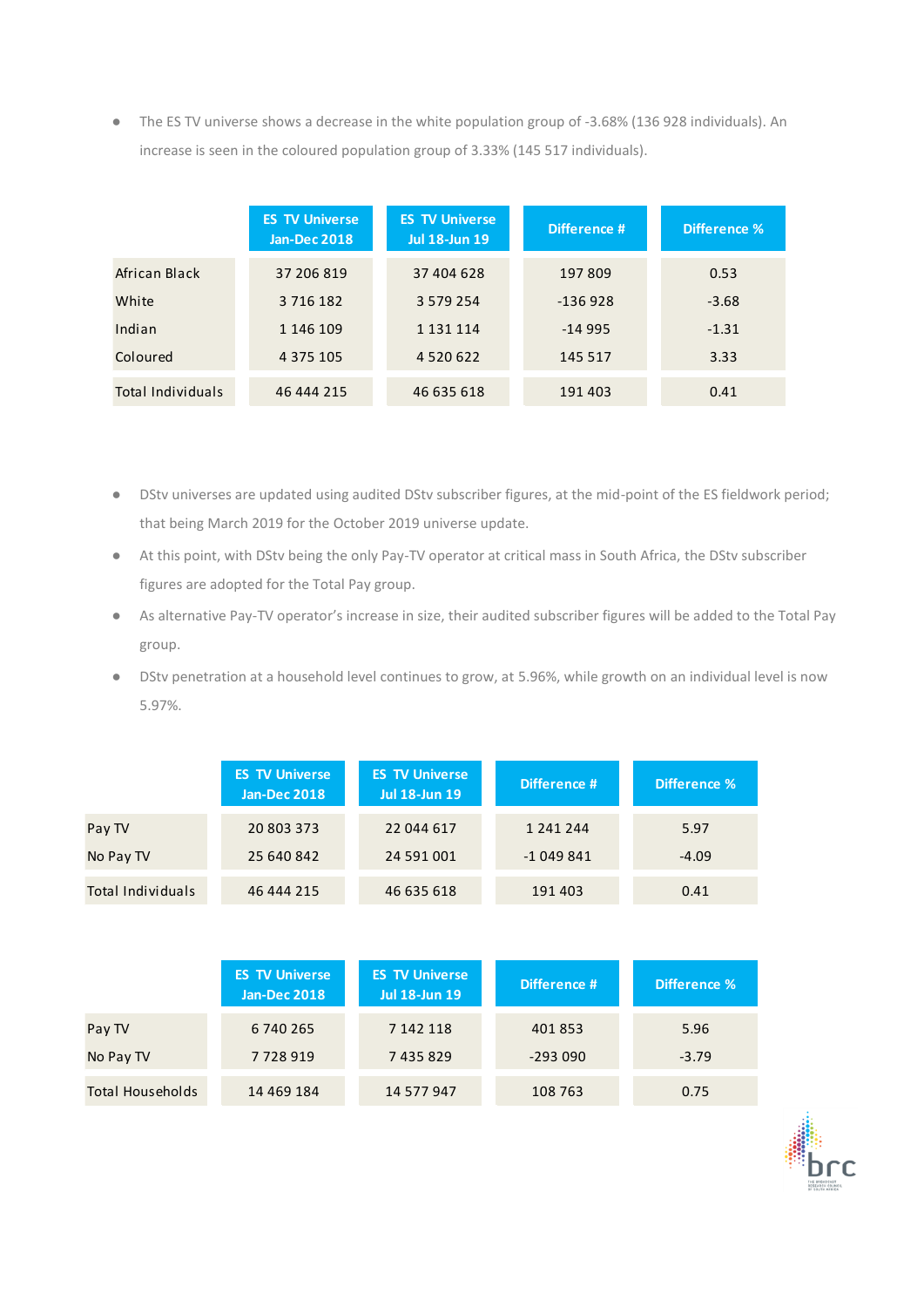### **TESTING METHODOLOGY AND PERIOD (TAMS DATA)**

### **Testing Methodology**

- The test data includes the new universe update.
- The new universe update is based on the 12-month rolling Establishment Survey July 2018 June 2019 and is compared to the current live data which uses the Establishment Survey January – December 2018 universe estimates.
- The test period (off TAMS data) covers the 16<sup>th</sup> September to 22<sup>nd</sup> September 2019; which is 1 full week, Monday to Sunday.
- Two day-parts (off TAMS data) are examined: Full Day: 02h00 to 26h00 and Prime Time: 17h00 to 22h00.
- Tests include several target markets. (The sample sizes and the universe sizes of these target markets are at the end of the document.)

### **RIM Weighting Structure and Efficiency (off TAMS data)**

● Weighting efficiency is a statistical measure that shows how closely the panel sample matches the population which it represents. The higher the efficiency, the more representative the sample.

### **Household RIM Weighting Structure and Efficiency**

|                            | <b>RIM Household</b> |                             | <b>Categories</b>                  |  |  |
|----------------------------|----------------------|-----------------------------|------------------------------------|--|--|
|                            |                      |                             |                                    |  |  |
| Province                   |                      |                             | 9                                  |  |  |
| Race                       | $\overline{4}$       |                             |                                    |  |  |
| Area                       | 3                    |                             |                                    |  |  |
| Pay TV vs No Pay TV        |                      |                             | 2                                  |  |  |
| <b>Household Size</b>      |                      |                             | 2                                  |  |  |
|                            |                      |                             |                                    |  |  |
| Total number of categories |                      |                             | 20                                 |  |  |
|                            |                      |                             |                                    |  |  |
| <b>Min Factor</b>          | <b>AVG Factor</b>    | <b>Max</b><br><b>Factor</b> | <b>Efficiency</b><br>$\frac{0}{0}$ |  |  |
| 970                        | 5 0 5 6              | 13 4 36                     | 68%                                |  |  |

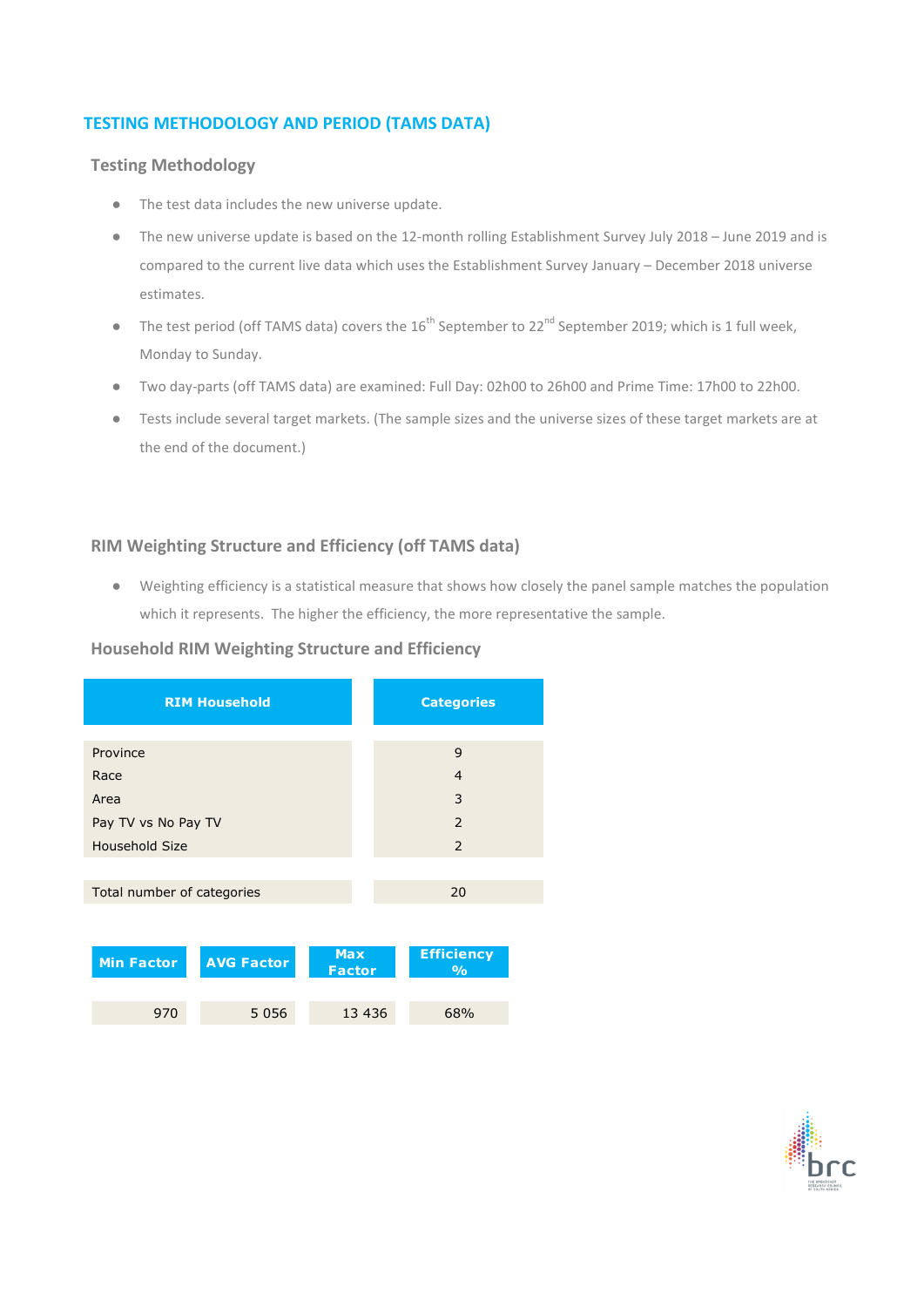# **Individual Weighting Structure and Efficiency**

| <b>RIM Individuals</b>            | <b>Categories</b> |
|-----------------------------------|-------------------|
|                                   | 8                 |
| Age groups                        |                   |
| Kids/adults x Pay TV vs No Pay TV | $\overline{4}$    |
| Kids/adults x Gender              | $\overline{4}$    |
| Kids/adults x Province            | 18                |
| Kids/adults x Race                | 8                 |
| Kids/adults x Area                | 6                 |
| Kids/adults x 3 SEM Super Groups  | 6                 |
|                                   |                   |
| Total number of categories        | 54                |

| Min Factor | <b>AVG Factor</b> | <b>Max</b><br><b>Factor</b> | <b>Efficiency</b> |  |
|------------|-------------------|-----------------------------|-------------------|--|
|            |                   |                             |                   |  |
| 1 2 5 2    | 4 1 7 9           | 14 544                      | 87%               |  |

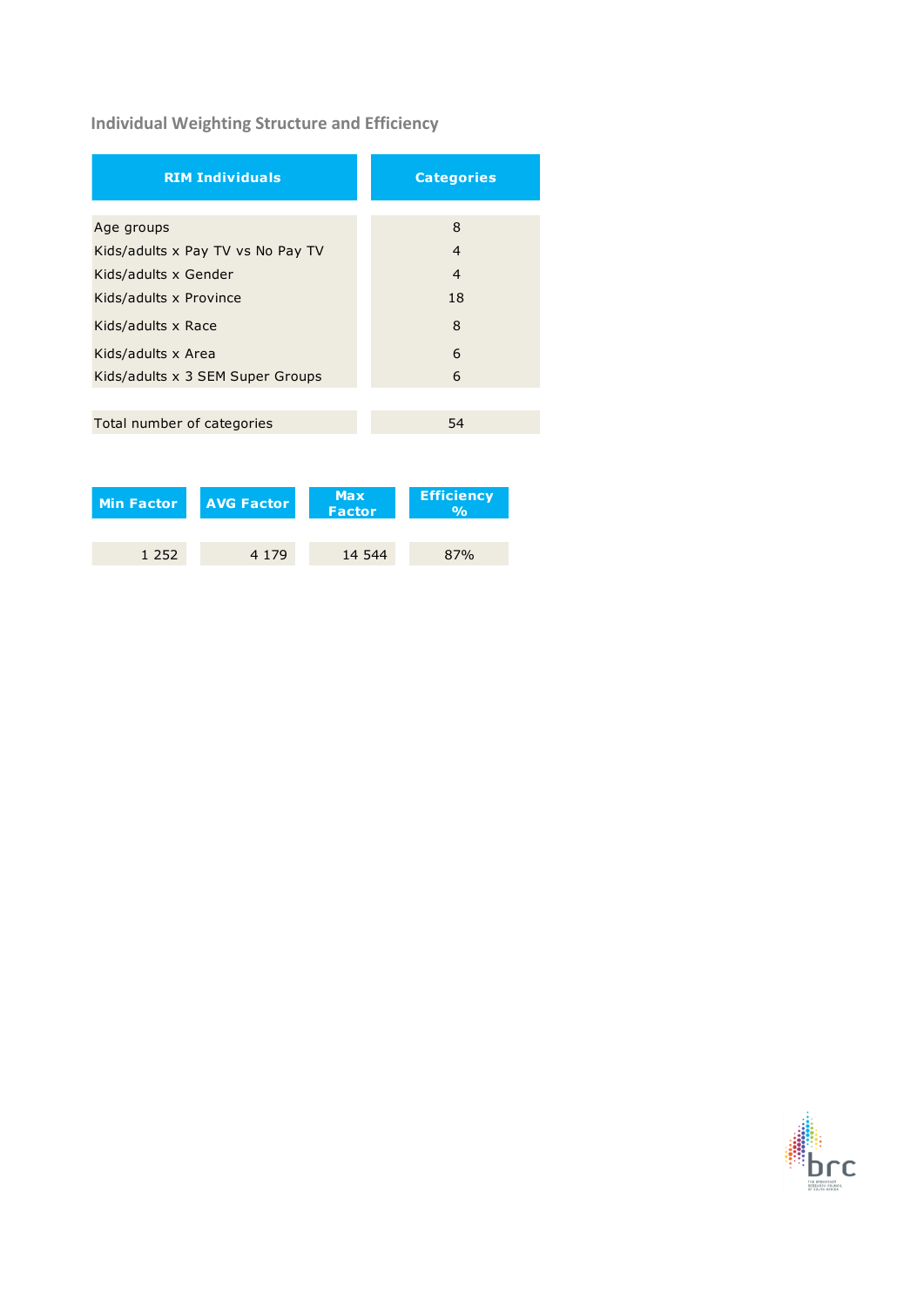# **VIEWING TEST DATA (OFF TAMS DATA)**

### **Total TV**

|                          | TVR%                                                            |                    |                                                                    |                    |                    |                    |                     |                    |
|--------------------------|-----------------------------------------------------------------|--------------------|--------------------------------------------------------------------|--------------------|--------------------|--------------------|---------------------|--------------------|
|                          | <b>ES TV UNIVERSE</b><br><b>JAN-DEC 2018</b><br>(OFF TAMS DATA) |                    | <b>ES TV UNIVERSE</b><br><b>JUL 18 - JUN 19</b><br>(OFF TAMS DATA) |                    | Difference #       |                    | <b>Difference %</b> |                    |
| Target \Day Part         | $02:00 -$<br>25:59                                              | $17:00 -$<br>21:59 | $02:00 -$<br>25:59                                                 | $17:00 -$<br>21:59 | $02:00 -$<br>25:59 | $17:00 -$<br>21:59 | $02:00 -$<br>25:59  | $17:00 -$<br>21:59 |
| Total Indy (incl guests) | 17.14                                                           | 33.11              | 17.31                                                              | 33.33              | 0.17               | 0.22               | 0.99                | 0.66               |
| Adults Age 15+           | 17.90                                                           | 34.35              | 18.06                                                              | 34.56              | 0.16               | 0.21               | 0.89                | $0.61\,$           |
| Kids Age 4-14            | 14.59                                                           | 28.95              | 14.76                                                              | 29.14              | 0.17               | 0.19               | 1.17                | 0.66               |
| Adults Age 15-24         | 15.03                                                           | 28.94              | 15.16                                                              | 29.14              | 0.13               | 0.20               | 0.86                | 0.69               |
| Adults Age 25-34         | 17.09                                                           | 31.93              | 17.31                                                              | 32.22              | 0.22               | 0.29               | 1.29                | 0.91               |
| Adults Age 35-49         | 18.73                                                           | 35.52              | 18.82                                                              | 35.63              | 0.09               | 0.11               | 0.48                | 0.31               |
| Adults Age 50-64         | 20.26                                                           | 40.07              | 20.39                                                              | 40.13              | 0.13               | 0.06               | 0.64                | 0.15               |
| Adults Age 65+           | 22.24                                                           | 44.63              | 22.30                                                              | 44.56              | 0.06               | $-0.07$            | 0.27                | $-0.16$            |
| Women 15+                | 19.09                                                           | 37.36              | 19.19                                                              | 37.47              | 0.10               | 0.11               | 0.52                | 0.29               |
| Men 15+                  | 16.63                                                           | 31.14              | 16.86                                                              | 31.49              | 0.23               | 0.35               | 1.38                | 1.12               |
| <b>Housewives</b>        | 18.41                                                           | 36.27              | 18.46                                                              | 36.27              | 0.05               | 0.00               | 0.27                | 0.00               |
| Indiv: White             | 16.95                                                           | 33.97              | 17.17                                                              | 34.31              | 0.22               | 0.34               | 1.30                | 1.00               |
| Indiv: Black             | 17.19                                                           | 33.26              | 17.35                                                              | 33.47              | 0.16               | 0.21               | 0.93                | 0.63               |
| Indiv: Indian            | 15.37                                                           | 28.31              | 15.46                                                              | 28.10              | 0.09               | $-0.21$            | 0.59                | $-0.74$            |
| Indiv: Coloured          | 17.37                                                           | 32.39              | 17.51                                                              | 32.70              | 0.14               | 0.31               | 0.81                | 0.96               |

|                          |                                                                 |                    |                                                 |                                 | <b>TVR</b>         |                    |                     |                    |
|--------------------------|-----------------------------------------------------------------|--------------------|-------------------------------------------------|---------------------------------|--------------------|--------------------|---------------------|--------------------|
|                          | <b>ES TV UNIVERSE</b><br><b>JAN-DEC 2018</b><br>(OFF TAMS DATA) |                    | <b>ES TV UNIVERSE</b><br><b>JUL 18 - JUN 19</b> | Difference #<br>(OFF TAMS DATA) |                    |                    | <b>Difference %</b> |                    |
| Target Day Part          | $02:00 -$<br>25:59                                              | $17:00 -$<br>21:59 | $02:00 -$<br>25:59                              | $17:00 -$<br>21:59              | $02:00 -$<br>25:59 | $17:00 -$<br>21:59 | $02:00 -$<br>25:59  | $17:00 -$<br>21:59 |
| Total Indv (incl guests) | 7961062                                                         | 15 379 890         | 8 0 7 1 2 4 5                                   | 15 542 648                      | 110 183            | 162 758            | 1.38                | 1.06               |
| Adults Age 15+           | 6412286                                                         | 12 307 059         | 6 502 615                                       | 12 446 676                      | 90 329             | 139 617            | 1.41                | 1.13               |
| Kids Age 4-14            | 1548776                                                         | 3 072 830          | 1568629                                         | 3 095 973                       | 19853              | 23 143             | 1.28                | 0.75               |
| Adults Age 15-24         | 1 269 028                                                       | 2 4 4 3 5 1 3      | 1 277 406                                       | 2 455 923                       | 8378               | 12 4 10            | 0.66                | 0.51               |
| Adults Age 25-34         | 1674953                                                         | 3 129 469          | 1680128                                         | 3 127 905                       | 5 1 7 5            | $-1564$            | 0.31                | $-0.05$            |
| Adults Age 35-49         | 1726246                                                         | 3 273 636          | 1777369                                         | 3 3 6 5 9 5 0                   | 51 123             | 92 314             | 2.96                | 2.82               |
| Adults Age 50-64         | 1 2 2 2 6 1 2                                                   | 2 417 950          | 1 194 765                                       | 2 3 5 1 6 8 4                   | $-27847$           | $-66266$           | $-2.28$             | $-2.74$            |
| Adults Age 65+           | 519 447                                                         | 1042491            | 572 947                                         | 1 145 213                       | 53 500             | 102722             | 10.30               | 9.85               |
| Women 15+                | 3 5 2 8 2 8 5                                                   | 6905958            | 3 549 019                                       | 6929833                         | 20734              | 23 875             | 0.59                | 0.35               |
| Men 15+                  | 2 884 001                                                       | 5 401 101          | 2 953 597                                       | 5 5 1 6 8 4 3                   | 69 59 6            | 115 742            | 2.41                | 2.14               |
| <b>Housewives</b>        | 2 2 8 6 8 2 9                                                   | 4 5 0 4 5 3 7      | 2 2 9 8 5 9 9                                   | 4 5 1 4 9 2 9                   | 11 770             | 10 3 9 2           | 0.51                | 0.23               |
| Indiv: White             | 629 950                                                         | 1 2 6 2 4 2 4      | 614 381                                         | 1 2 2 8 1 3 9                   | $-15569$           | $-34285$           | $-2.47$             | $-2.72$            |
| Indiv: Black             | 6 394 957                                                       | 12 375 866         | 6 490 578                                       | 12 518 605                      | 95 621             | 142 739            | 1.50                | 1.15               |
| Indiv: Indian            | 176 186                                                         | 324 447            | 174 876                                         | 317821                          | $-1310$            | $-6626$            | $-0.74$             | $-2.04$            |
| Indiv: Coloured          | 759 969                                                         | 1417154            | 791 410                                         | 1478084                         | 31 441             | 60 930             | 4.14                | 4.30               |

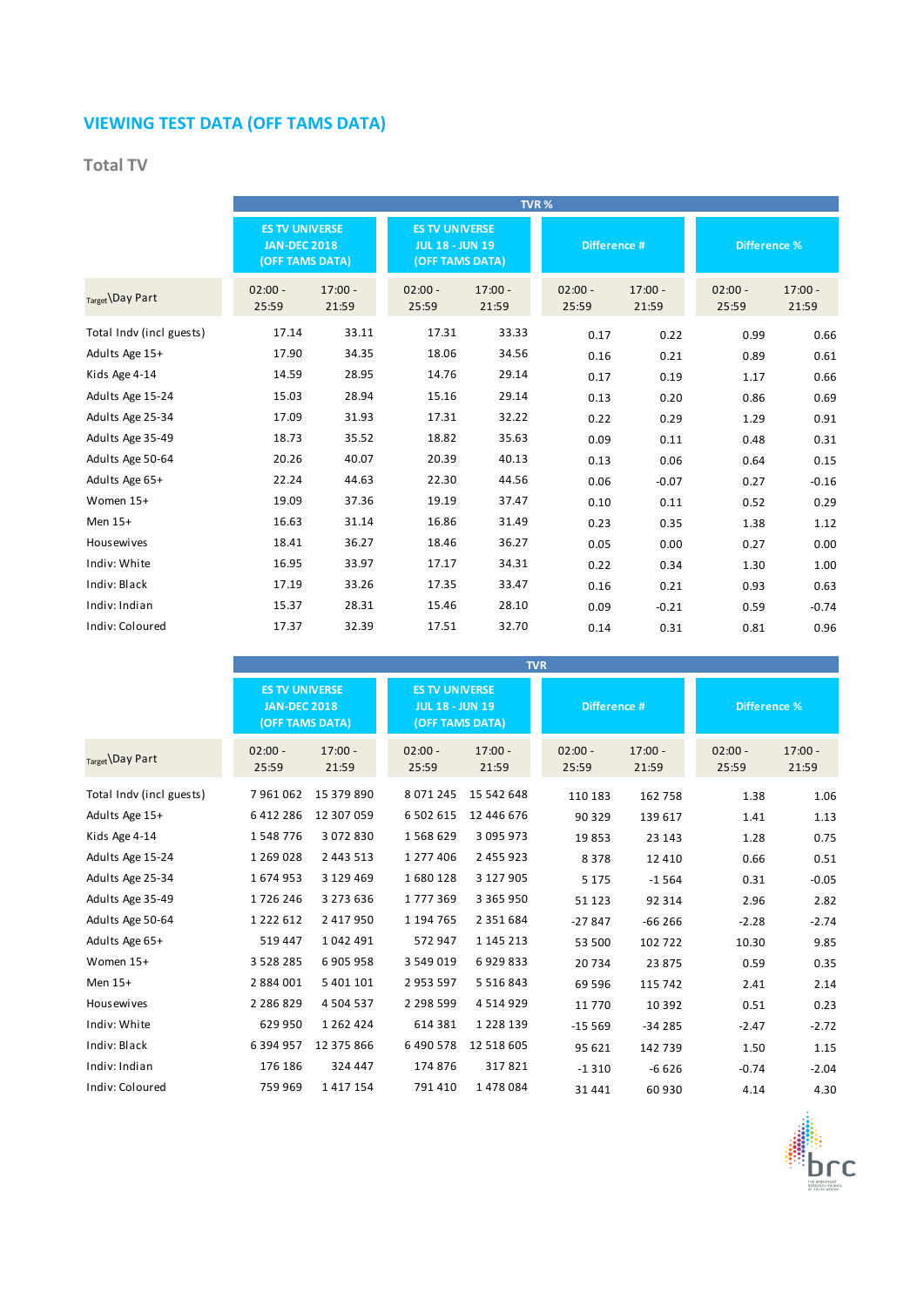### **SABC 1**

|                          |                                                                 |                    |                                                                    |                    | TVR%               |                    |                     |                    |
|--------------------------|-----------------------------------------------------------------|--------------------|--------------------------------------------------------------------|--------------------|--------------------|--------------------|---------------------|--------------------|
|                          | <b>ES TV UNIVERSE</b><br><b>JAN-DEC 2018</b><br>(OFF TAMS DATA) |                    | <b>ES TV UNIVERSE</b><br><b>JUL 18 - JUN 19</b><br>(OFF TAMS DATA) |                    | Difference #       |                    | <b>Difference %</b> |                    |
| Target \Day Part         | $02:00 -$<br>25:59                                              | $17:00 -$<br>21:59 | $02:00 -$<br>25:59                                                 | $17:00 -$<br>21:59 | $02:00 -$<br>25:59 | $17:00 -$<br>21:59 | $02:00 -$<br>25:59  | $17:00 -$<br>21:59 |
| Total Indv (incl guests) | 3.41                                                            | 9.49               | 3.38                                                               | 9.42               | $-0.03$            | $-0.07$            | $-0.88$             | $-0.74$            |
| Adults Age 15+           | 3.57                                                            | 9.81               | 3.53                                                               | 9.73               | $-0.04$            | $-0.08$            | $-1.12$             | $-0.82$            |
| Kids Age 4-14            | 2.86                                                            | 8.40               | 2.85                                                               | 8.39               | $-0.01$            | $-0.01$            | $-0.35$             | $-0.12$            |
| Adults Age 15-24         | 3.07                                                            | 8.68               | 3.04                                                               | 8.64               | $-0.03$            | $-0.04$            | $-0.98$             | $-0.46$            |
| Adults Age 25-34         | 3.58                                                            | 9.72               | 3.53                                                               | 9.65               | $-0.05$            | $-0.07$            | $-1.40$             | $-0.72$            |
| Adults Age 35-49         | 3.67                                                            | 9.97               | 3.63                                                               | 9.87               | $-0.04$            | $-0.10$            | $-1.09$             | $-1.00$            |
| Adults Age 50-64         | 4.02                                                            | 11.04              | 3.97                                                               | 10.94              | $-0.05$            | $-0.10$            | $-1.24$             | $-0.91$            |
| Adults Age 65+           | 3.84                                                            | 10.47              | 3.78                                                               | 10.29              | $-0.06$            | $-0.18$            | $-1.56$             | $-1.72$            |
| Women 15+                | 3.86                                                            | 10.80              | 3.83                                                               | 10.69              | $-0.03$            | $-0.11$            | $-0.78$             | $-1.02$            |
| Men 15+                  | 3.26                                                            | 8.75               | 3.23                                                               | 8.71               | $-0.03$            | $-0.04$            | $-0.92$             | $-0.46$            |
| <b>Housewives</b>        | 3.69                                                            | 10.17              | 3.62                                                               | 10.01              | $-0.07$            | $-0.16$            | $-1.90$             | $-1.57$            |
| Indiv: White             | 0.15                                                            | 0.24               | 0.12                                                               | 0.22               | $-0.03$            | $-0.02$            | $-20.00$            | $-8.33$            |
| Indiv: Black             | 4.12                                                            | 11.53              | 4.09                                                               | 11.45              | $-0.03$            | $-0.08$            | $-0.73$             | $-0.69$            |
| Indiv: Indian            | 0.49                                                            | 1.38               | 0.44                                                               | 1.22               | $-0.05$            | $-0.16$            | $-10.20$            | $-11.59$           |
| Indiv: Coloured          | 0.87                                                            | 2.11               | 0.82                                                               | 1.96               | $-0.05$            | $-0.15$            | $-5.75$             | $-7.11$            |

|                          |                                                                 |                    |                                                                    |                    | <b>TVR</b>         |                    |                     |                    |
|--------------------------|-----------------------------------------------------------------|--------------------|--------------------------------------------------------------------|--------------------|--------------------|--------------------|---------------------|--------------------|
|                          | <b>ES TV UNIVERSE</b><br><b>JAN-DEC 2018</b><br>(OFF TAMS DATA) |                    | <b>ES TV UNIVERSE</b><br><b>JUL 18 - JUN 19</b><br>(OFF TAMS DATA) |                    | Difference #       |                    | <b>Difference %</b> |                    |
| $_{Target}$ Day Part     | $02:00 -$<br>25:59                                              | $17:00 -$<br>21:59 | $02:00 -$<br>25:59                                                 | $17:00 -$<br>21:59 | $02:00 -$<br>25:59 | $17:00 -$<br>21:59 | $02:00 -$<br>25:59  | $17:00 -$<br>21:59 |
| Total Indv (incl guests) | 1584012                                                         | 4 4 0 5 9 3 1      | 1575450                                                            | 4 3 9 3 9 1 9      | $-8562$            | $-12012$           | $-0.54$             | $-0.27$            |
| Adults Age 15+           | 1 280 218                                                       | 3 5 1 4 6 2 0      | 1 272 471                                                          | 3 502 868          | $-7747$            | $-11752$           | $-0.61$             | $-0.33$            |
| Kids Age 4-14            | 303 793                                                         | 891 311            | 302 979                                                            | 891051             | $-814$             | $-260$             | $-0.27$             | $-0.03$            |
| Adults Age 15-24         | 258 909                                                         | 732 531            | 256 403                                                            | 727853             | $-2506$            | $-4678$            | $-0.97$             | $-0.64$            |
| Adults Age 25-34         | 350 945                                                         | 952 796            | 342 877                                                            | 936 825            | $-8068$            | $-15971$           | $-2.30$             | $-1.68$            |
| Adults Age 35-49         | 338 332                                                         | 918 369            | 343 170                                                            | 932 768            | 4838               | 14 3 9 9           | 1.43                | 1.57               |
| Adults Age 50-64         | 242 292                                                         | 666 430            | 232 948                                                            | 640 905            | $-9344$            | $-25525$           | $-3.86$             | $-3.83$            |
| Adults Age 65+           | 89 740                                                          | 244 494            | 97072                                                              | 264 517            | 7332               | 20 0 23            | 8.17                | 8.19               |
| Women 15+                | 714 387                                                         | 1996975            | 707 515                                                            | 1977689            | $-6872$            | $-19286$           | $-0.96$             | $-0.97$            |
| Men 15+                  | 565 831                                                         | 1517644            | 564 956                                                            | 1 5 2 5 1 7 9      | $-875$             | 7535               | $-0.15$             | 0.50               |
| <b>Housewives</b>        | 458 043                                                         | 1 2 6 2 7 4 9      | 450725                                                             | 1 245 584          | $-7318$            | $-17165$           | $-1.60$             | $-1.36$            |
| Indiv: White             | 5468                                                            | 9022               | 4 3 4 9                                                            | 7973               | $-1119$            | $-1049$            | $-20.46$            | $-11.63$           |
| Indiv: Black             | 1534683                                                         | 4 2 8 8 8 7 9      | 1528840                                                            | 4 283 615          | $-5843$            | $-5264$            | $-0.38$             | $-0.12$            |
| Indiv: Indian            | 5 5 8 7                                                         | 15 8 24            | 5024                                                               | 13 809             | $-563$             | $-2015$            | $-10.08$            | $-12.73$           |
| Indiv: Coloured          | 38 274                                                          | 92 206             | 37 236                                                             | 88 5 23            | $-1038$            | $-3683$            | $-2.71$             | $-3.99$            |

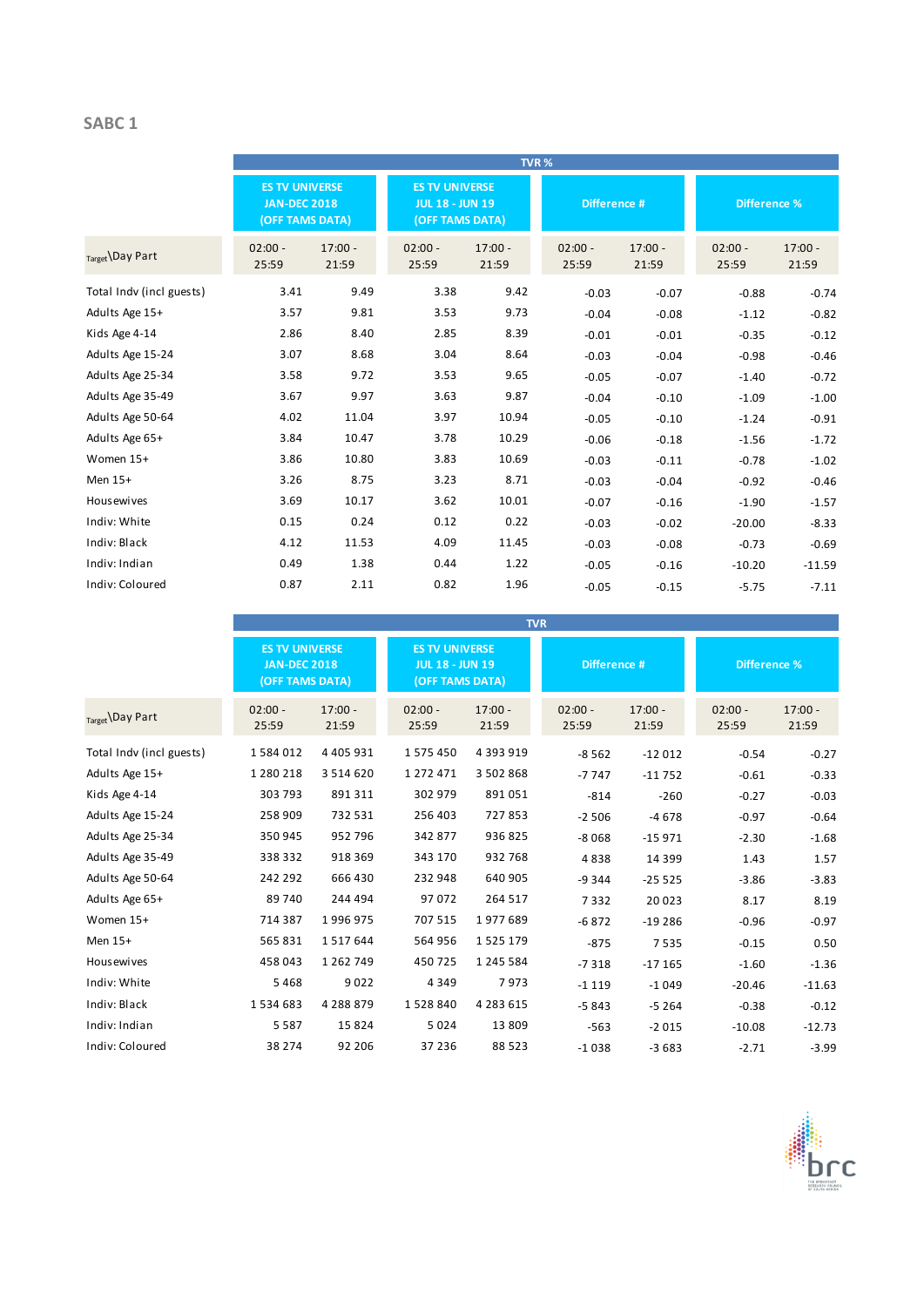### **SABC 2**

|                          |                                                                 |                    |                    |                                                                    | TVR%               |                    |                    |                     |
|--------------------------|-----------------------------------------------------------------|--------------------|--------------------|--------------------------------------------------------------------|--------------------|--------------------|--------------------|---------------------|
|                          | <b>ES TV UNIVERSE</b><br><b>JAN-DEC 2018</b><br>(OFF TAMS DATA) |                    |                    | <b>ES TV UNIVERSE</b><br><b>JUL 18 - JUN 19</b><br>(OFF TAMS DATA) |                    | Difference #       |                    | <b>Difference %</b> |
| Target Day Part          | $02:00 -$<br>25:59                                              | $17:00 -$<br>21:59 | $02:00 -$<br>25:59 | $17:00 -$<br>21:59                                                 | $02:00 -$<br>25:59 | $17:00 -$<br>21:59 | $02:00 -$<br>25:59 | $17:00 -$<br>21:59  |
| Total Indv (incl guests) | 1.37                                                            | 3.12               | 1.35               | 3.07                                                               | $-0.02$            | $-0.05$            | $-1.46$            | $-1.60$             |
| Adults Age 15+           | 1.47                                                            | 3.31               | 1.45               | 3.25                                                               | $-0.02$            | $-0.06$            | $-1.36$            | $-1.81$             |
| Kids Age 4-14            | 1.01                                                            | 2.49               | 0.99               | 2.43                                                               | $-0.02$            | $-0.06$            | $-1.98$            | $-2.41$             |
| Adults Age 15-24         | 1.05                                                            | 2.47               | 1.05               | 2.46                                                               | 0.00               | $-0.01$            | 0.00               | $-0.40$             |
| Adults Age 25-34         | 1.16                                                            | 2.64               | 1.15               | 2.60                                                               | $-0.01$            | $-0.04$            | $-0.86$            | $-1.52$             |
| Adults Age 35-49         | 1.55                                                            | 3.24               | 1.52               | 3.19                                                               | $-0.03$            | $-0.05$            | $-1.94$            | $-1.54$             |
| Adults Age 50-64         | 2.11                                                            | 4.68               | 2.06               | 4.51                                                               | $-0.05$            | $-0.17$            | $-2.37$            | $-3.63$             |
| Adults Age 65+           | 2.39                                                            | 5.84               | 2.31               | 5.65                                                               | $-0.08$            | $-0.19$            | $-3.35$            | $-3.25$             |
| Women 15+                | 1.57                                                            | 3.64               | 1.54               | 3.57                                                               | $-0.03$            | $-0.07$            | $-1.91$            | $-1.92$             |
| Men 15+                  | 1.36                                                            | 2.96               | 1.36               | 2.91                                                               | 0.00               | $-0.05$            | 0.00               | $-1.69$             |
| <b>Housewives</b>        | 1.63                                                            | 3.73               | 1.59               | 3.64                                                               | $-0.04$            | $-0.09$            | $-2.45$            | $-2.41$             |
| Indiv: White             | 1.34                                                            | 4.20               | 1.25               | 3.93                                                               | $-0.09$            | $-0.27$            | $-6.72$            | $-6.43$             |
| Indiv: Black             | 1.28                                                            | 2.67               | 1.27               | 2.65                                                               | $-0.01$            | $-0.02$            | $-0.78$            | $-0.75$             |
| Indiv: Indian            | 0.71                                                            | 0.88               | 0.66               | 0.75                                                               | $-0.05$            | $-0.13$            | $-7.04$            | $-14.77$            |
| Indiv: Coloured          | 2.29                                                            | 6.59               | 2.23               | 6.42                                                               | $-0.06$            | $-0.17$            | $-2.62$            | $-2.58$             |

|                          |                                                                 |                    |                                                                                    |                    | <b>TVR</b>         |                     |                    |                    |
|--------------------------|-----------------------------------------------------------------|--------------------|------------------------------------------------------------------------------------|--------------------|--------------------|---------------------|--------------------|--------------------|
|                          | <b>ES TV UNIVERSE</b><br><b>JAN-DEC 2018</b><br>(OFF TAMS DATA) |                    | <b>ES TV UNIVERSE</b><br>Difference #<br><b>JUL 18 - JUN 19</b><br>(OFF TAMS DATA) |                    |                    | <b>Difference %</b> |                    |                    |
| Target Day Part          | $02:00 -$<br>25:59                                              | $17:00 -$<br>21:59 | $02:00 -$<br>25:59                                                                 | $17:00 -$<br>21:59 | $02:00 -$<br>25:59 | $17:00 -$<br>21:59  | $02:00 -$<br>25:59 | $17:00 -$<br>21:59 |
| Total Indy (incl guests) | 634 726                                                         | 1 4 4 9 5 1 1      | 628 488                                                                            | 1429421            | $-6238$            | $-20090$            | $-0.98$            | $-1.39$            |
| Adults Age 15+           | 527 645                                                         | 1 184 879          | 523 445                                                                            | 1 170 775          | $-4200$            | $-14104$            | $-0.80$            | $-1.19$            |
| Kids Age 4-14            | 107 081                                                         | 264 632            | 105 044                                                                            | 258 646            | $-2037$            | $-5986$             | $-1.90$            | $-2.26$            |
| Adults Age 15-24         | 88 652                                                          | 208 570            | 88 313                                                                             | 207 485            | $-339$             | $-1085$             | $-0.38$            | $-0.52$            |
| Adults Age 25-34         | 113 607                                                         | 258 504            | 111 218                                                                            | 252 700            | $-2389$            | $-5804$             | $-2.10$            | $-2.25$            |
| Adults Age 35-49         | 142 508                                                         | 298 986            | 143 959                                                                            | 301 023            | 1451               | 2037                | 1.02               | 0.68               |
| Adults Age 50-64         | 127 121                                                         | 282 492            | 120 655                                                                            | 264 419            | $-6466$            | $-18073$            | $-5.09$            | $-6.40$            |
| Adults Age 65+           | 55 756                                                          | 136 327            | 59 298                                                                             | 145 149            | 3 5 4 2            | 8822                | 6.35               | 6.47               |
| Women 15+                | 291 130                                                         | 672 323            | 285 482                                                                            | 661 162            | $-5648$            | $-11161$            | $-1.94$            | $-1.66$            |
| Men 15+                  | 236 515                                                         | 512 556            | 237963                                                                             | 509 613            | 1448               | $-2943$             | 0.61               | $-0.57$            |
| Housewives               | 202 799                                                         | 463 445            | 197 609                                                                            | 453 499            | $-5190$            | $-9946$             | $-2.56$            | $-2.15$            |
| Indiv: White             | 49 630                                                          | 155 911            | 44 801                                                                             | 140 724            | $-4829$            | $-15187$            | $-9.73$            | $-9.74$            |
| Indiv: Black             | 476 748                                                         | 995 282            | 475 581                                                                            | 990 037            | $-1167$            | $-5245$             | $-0.24$            | $-0.53$            |
| Indiv: Indian            | 8 1 8 2                                                         | 10 110             | 7436                                                                               | 8512               | $-746$             | $-1598$             | $-9.12$            | $-15.81$           |
| Indiv: Coloured          | 100 166                                                         | 288 208            | 100 670                                                                            | 290 150            | 504                | 1942                | 0.50               | 0.67               |

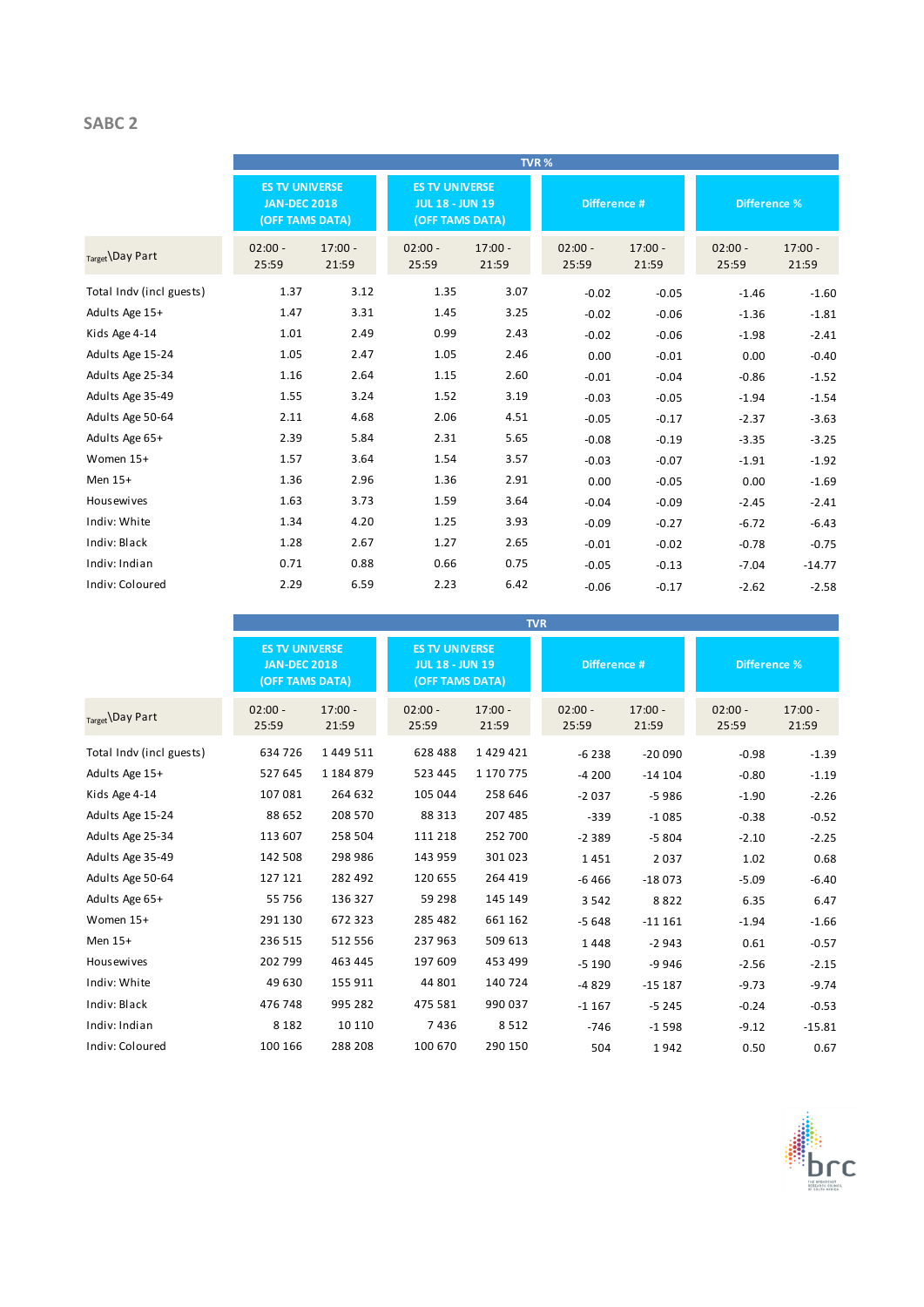### **SABC 3**

|                          |                                                                 |                    |                    |                                                                    | TVR%               |                    |                     |                    |
|--------------------------|-----------------------------------------------------------------|--------------------|--------------------|--------------------------------------------------------------------|--------------------|--------------------|---------------------|--------------------|
|                          | <b>ES TV UNIVERSE</b><br><b>JAN-DEC 2018</b><br>(OFF TAMS DATA) |                    |                    | <b>ES TV UNIVERSE</b><br><b>JUL 18 - JUN 19</b><br>(OFF TAMS DATA) |                    | Difference #       | <b>Difference %</b> |                    |
| Target Day Part          | $02:00 -$<br>25:59                                              | $17:00 -$<br>21:59 | $02:00 -$<br>25:59 | $17:00 -$<br>21:59                                                 | $02:00 -$<br>25:59 | $17:00 -$<br>21:59 | $02:00 -$<br>25:59  | $17:00 -$<br>21:59 |
| Total Indv (incl guests) | 0.54                                                            | 0.75               | 0.53               | 0.73                                                               | $-0.01$            | $-0.02$            | $-1.85$             | $-2.67$            |
| Adults Age 15+           | 0.60                                                            | 0.81               | 0.58               | 0.79                                                               | $-0.02$            | $-0.02$            | $-3.33$             | $-2.47$            |
| Kids Age 4-14            | 0.36                                                            | 0.55               | 0.35               | 0.53                                                               | $-0.01$            | $-0.02$            | $-2.78$             | $-3.64$            |
| Adults Age 15-24         | 0.40                                                            | 0.51               | 0.39               | 0.49                                                               | $-0.01$            | $-0.02$            | $-2.50$             | $-3.92$            |
| Adults Age 25-34         | 0.58                                                            | 0.78               | 0.58               | 0.78                                                               | 0.00               | 0.00               | 0.00                | 0.00               |
| Adults Age 35-49         | 0.60                                                            | 0.81               | 0.58               | 0.79                                                               | $-0.02$            | $-0.02$            | $-3.33$             | $-2.47$            |
| Adults Age 50-64         | 0.70                                                            | 1.01               | 0.68               | 0.98                                                               | $-0.02$            | $-0.03$            | $-2.86$             | $-2.97$            |
| Adults Age 65+           | 1.09                                                            | 1.41               | 1.04               | 1.35                                                               | $-0.05$            | $-0.06$            | $-4.59$             | $-4.26$            |
| Women 15+                | 0.64                                                            | 0.89               | 0.62               | 0.86                                                               | $-0.02$            | $-0.03$            | $-3.13$             | $-3.37$            |
| Men 15+                  | 0.55                                                            | 0.72               | 0.54               | 0.71                                                               | $-0.01$            | $-0.01$            | $-1.82$             | $-1.39$            |
| Housewives               | 0.64                                                            | 0.90               | 0.62               | 0.87                                                               | $-0.02$            | $-0.03$            | $-3.13$             | $-3.33$            |
| Indiv: White             | 0.70                                                            | 1.06               | 0.66               | 1.01                                                               | $-0.04$            | $-0.05$            | $-5.71$             | $-4.72$            |
| Indiv: Black             | 0.48                                                            | 0.65               | 0.47               | 0.63                                                               | $-0.01$            | $-0.02$            | $-2.08$             | $-3.08$            |
| Indiv: Indian            | 0.60                                                            | 1.04               | 0.51               | 0.95                                                               | $-0.09$            | $-0.09$            | $-15.00$            | $-8.65$            |
| Indiv: Coloured          | 0.96                                                            | 1.26               | 0.95               | 1.24                                                               | $-0.01$            | $-0.02$            | $-1.04$             | $-1.59$            |

|                          |                                                                        |                    |                                                                                    |                    | <b>TVR</b>         |                     |                    |                    |
|--------------------------|------------------------------------------------------------------------|--------------------|------------------------------------------------------------------------------------|--------------------|--------------------|---------------------|--------------------|--------------------|
|                          | <b>ES TV UNIVERSE</b><br><b>JAN-DEC 2018</b><br><b>(OFF TAMS DATA)</b> |                    | <b>ES TV UNIVERSE</b><br><b>JUL 18 - JUN 19</b><br>Difference #<br>(OFF TAMS DATA) |                    |                    | <b>Difference %</b> |                    |                    |
| Target \Day Part         | $02:00 -$<br>25:59                                                     | $17:00 -$<br>21:59 | $02:00 -$<br>25:59                                                                 | $17:00 -$<br>21:59 | $02:00 -$<br>25:59 | $17:00 -$<br>21:59  | $02:00 -$<br>25:59 | $17:00 -$<br>21:59 |
| Total Indv (incl guests) | 251798                                                                 | 347 322            | 247 387                                                                            | 339 335            | $-4411$            | $-7987$             | $-1.75$            | $-2.30$            |
| Adults Age 15+           | 213 528                                                                | 288 843            | 210 400                                                                            | 283 126            | $-3128$            | $-5717$             | $-1.46$            | $-1.98$            |
| Kids Age 4-14            | 38 270                                                                 | 58 480             | 36 988                                                                             | 56 209             | $-1282$            | $-2271$             | $-3.35$            | $-3.88$            |
| Adults Age 15-24         | 33 597                                                                 | 43 227             | 32 658                                                                             | 41 396             | $-939$             | $-1831$             | $-2.79$            | $-4.24$            |
| Adults Age 25-34         | 56 551                                                                 | 76 585             | 55 889                                                                             | 75 280             | $-662$             | $-1305$             | $-1.17$            | $-1.70$            |
| Adults Age 35-49         | 55 568                                                                 | 74 824             | 55 068                                                                             | 74 430             | $-500$             | $-394$              | $-0.90$            | $-0.53$            |
| Adults Age 50-64         | 42 295                                                                 | 61 249             | 40 0 14                                                                            | 57 4 20            | $-2281$            | $-3829$             | $-5.39$            | $-6.25$            |
| Adults Age 65+           | 25 5 17                                                                | 32 957             | 26 7 7 1                                                                           | 34 600             | 1 2 5 4            | 1643                | 4.91               | 4.99               |
| Women 15+                | 117 904                                                                | 164 832            | 115 088                                                                            | 158 955            | $-2816$            | $-5877$             | $-2.39$            | $-3.57$            |
| Men 15+                  | 95 624                                                                 | 124 011            | 95 312                                                                             | 124 171            | $-312$             | 160                 | $-0.33$            | 0.13               |
| Housewives               | 78 976                                                                 | 112 184            | 76 587                                                                             | 107 760            | $-2389$            | $-4424$             | $-3.02$            | $-3.94$            |
| Indiv: White             | 25 994                                                                 | 39 401             | 23 5 9 7                                                                           | 36 308             | $-2397$            | $-3093$             | $-9.22$            | $-7.85$            |
| Indiv: Black             | 177057                                                                 | 240 857            | 175 173                                                                            | 236 165            | $-1884$            | $-4692$             | $-1.06$            | $-1.95$            |
| Indiv: Indian            | 6831                                                                   | 11881              | 5726                                                                               | 10 705             | $-1105$            | $-1176$             | $-16.18$           | $-9.90$            |
| Indiv: Coloured          | 41915                                                                  | 55 183             | 42 892                                                                             | 56 157             | 977                | 974                 | 2.33               | 1.77               |

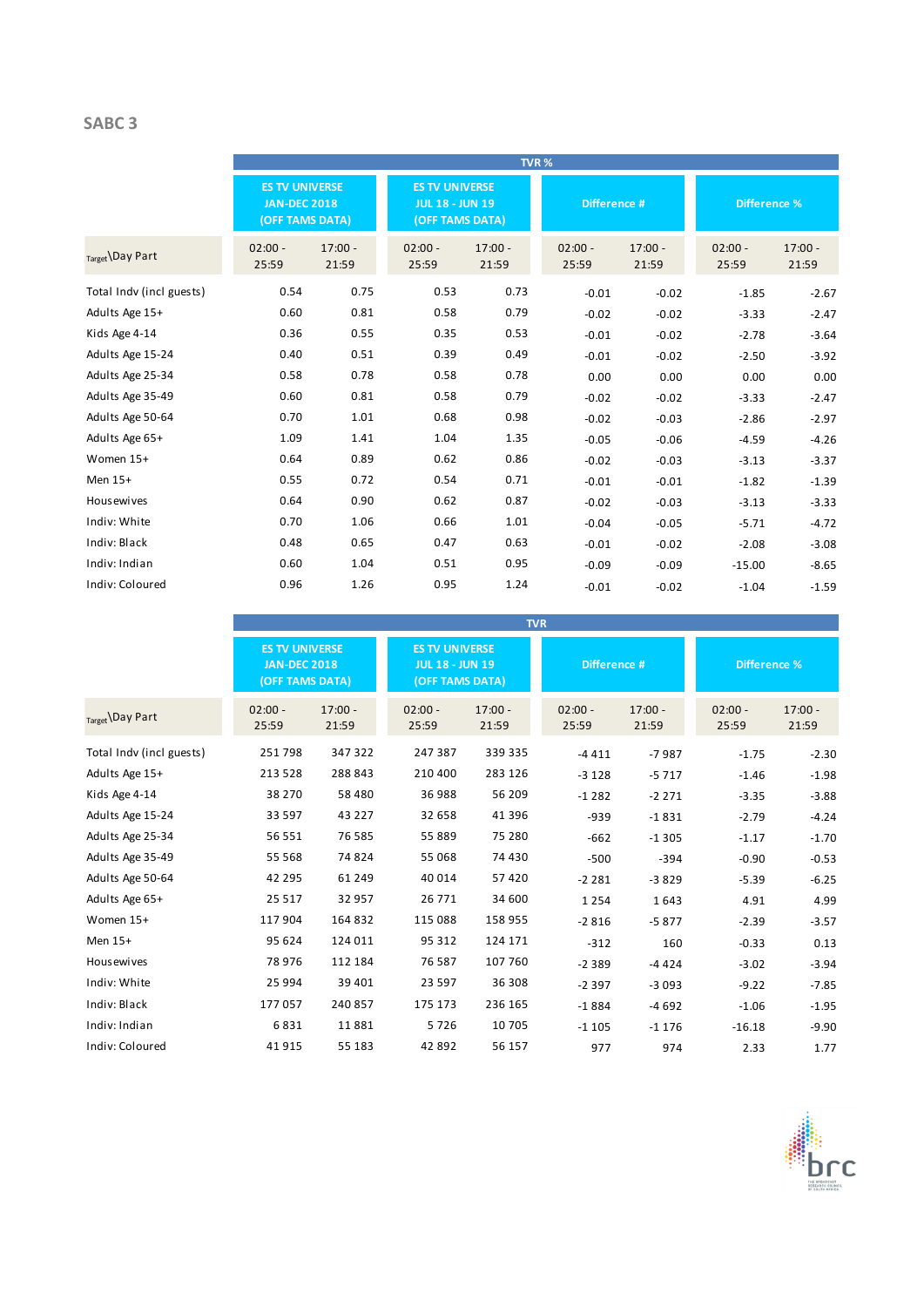|                          |                                                                 |                    |                                                                    |                    | TVR%               |                    |                     |                    |
|--------------------------|-----------------------------------------------------------------|--------------------|--------------------------------------------------------------------|--------------------|--------------------|--------------------|---------------------|--------------------|
|                          | <b>ES TV UNIVERSE</b><br><b>JAN-DEC 2018</b><br>(OFF TAMS DATA) |                    | <b>ES TV UNIVERSE</b><br><b>JUL 18 - JUN 19</b><br>(OFF TAMS DATA) |                    | Difference #       |                    | <b>Difference %</b> |                    |
| $_{Target}$ )Day Part    | $02:00 -$<br>25:59                                              | $17:00 -$<br>21:59 | $02:00 -$<br>25:59                                                 | $17:00 -$<br>21:59 | $02:00 -$<br>25:59 | $17:00 -$<br>21:59 | $02:00 -$<br>25:59  | $17:00 -$<br>21:59 |
| Total Indv (incl guests) | 2.39                                                            | 5.27               | 2.33                                                               | 5.14               | $-0.06$            | $-0.13$            | $-2.51$             | $-2.47$            |
| Adults Age 15+           | 2.47                                                            | 5.45               | 2.41                                                               | 5.32               | $-0.06$            | $-0.13$            | $-2.43$             | $-2.39$            |
| Kids Age 4-14            | 2.12                                                            | 4.66               | 2.07                                                               | 4.56               | $-0.05$            | $-0.10$            | $-2.36$             | $-2.15$            |
| Adults Age 15-24         | 2.35                                                            | 5.17               | 2.31                                                               | 5.08               | $-0.04$            | $-0.09$            | $-1.70$             | $-1.74$            |
| Adults Age 25-34         | 2.49                                                            | 5.35               | 2.44                                                               | 5.26               | $-0.05$            | $-0.09$            | $-2.01$             | $-1.68$            |
| Adults Age 35-49         | 2.53                                                            | 5.56               | 2.45                                                               | 5.40               | $-0.08$            | $-0.16$            | $-3.16$             | $-2.88$            |
| Adults Age 50-64         | 2.50                                                            | 5.67               | 2.42                                                               | 5.47               | $-0.08$            | $-0.20$            | $-3.20$             | $-3.53$            |
| Adults Age 65+           | 2.57                                                            | 5.92               | 2.46                                                               | 5.67               | $-0.11$            | $-0.25$            | $-4.28$             | $-4.22$            |
| Women 15+                | 2.81                                                            | 6.22               | 2.73                                                               | 6.07               | $-0.08$            | $-0.15$            | $-2.85$             | $-2.41$            |
| Men 15+                  | 2.12                                                            | 4.63               | 2.07                                                               | 4.52               | $-0.05$            | $-0.11$            | $-2.36$             | $-2.38$            |
| Housewives               | 2.68                                                            | 6.02               | 2.58                                                               | 5.80               | $-0.10$            | $-0.22$            | $-3.73$             | $-3.65$            |
| Indiv: White             | 1.40                                                            | 3.17               | 1.27                                                               | 2.91               | $-0.13$            | $-0.26$            | $-9.29$             | $-8.20$            |
| Indiv: Black             | 2.49                                                            | 5.54               | 2.43                                                               | 5.42               | $-0.06$            | $-0.12$            | $-2.41$             | $-2.17$            |
| Indiv: Indian            | 1.67                                                            | 3.70               | 1.67                                                               | 3.64               | 0.00               | $-0.06$            | 0.00                | $-1.62$            |
| Indiv: Coloured          | 2.64                                                            | 5.19               | 2.56                                                               | 5.02               | $-0.08$            | $-0.17$            | $-3.03$             | $-3.28$            |

|                          |                                                                 |                    |                                                                    |                    | <b>TVR</b>         |                    |                     |                    |
|--------------------------|-----------------------------------------------------------------|--------------------|--------------------------------------------------------------------|--------------------|--------------------|--------------------|---------------------|--------------------|
|                          | <b>ES TV UNIVERSE</b><br><b>JAN-DEC 2018</b><br>(OFF TAMS DATA) |                    | <b>ES TV UNIVERSE</b><br><b>JUL 18 - JUN 19</b><br>(OFF TAMS DATA) |                    | Difference #       |                    | <b>Difference %</b> |                    |
| Target \Day Part         | $02:00 -$<br>25:59                                              | $17:00 -$<br>21:59 | $02:00 -$<br>25:59                                                 | $17:00 -$<br>21:59 | $02:00 -$<br>25:59 | $17:00 -$<br>21:59 | $02:00 -$<br>25:59  | $17:00 -$<br>21:59 |
| Total Indv (incl guests) | 1 111 266                                                       | 2 447 698          | 1087531                                                            | 2 399 254          | $-23735$           | $-48444$           | $-2.14$             | $-1.98$            |
| Adults Age 15+           | 886 646                                                         | 1953310            | 868034                                                             | 1914880            | $-18612$           | $-38430$           | $-2.10$             | $-1.97$            |
| Kids Age 4-14            | 224 620                                                         | 494 388            | 219 497                                                            | 484 374            | $-5123$            | $-10014$           | $-2.28$             | $-2.03$            |
| Adults Age 15-24         | 198 422                                                         | 436 435            | 194 351                                                            | 427 753            | $-4071$            | $-8682$            | $-2.05$             | $-1.99$            |
| Adults Age 25-34         | 244 260                                                         | 524 573            | 237038                                                             | 510834             | $-7222$            | $-13739$           | $-2.96$             | $-2.62$            |
| Adults Age 35-49         | 232 838                                                         | 512 108            | 231 483                                                            | 509 816            | $-1355$            | $-2292$            | $-0.58$             | $-0.45$            |
| Adults Age 50-64         | 151039                                                          | 341899             | 141867                                                             | 320 651            | $-9172$            | $-21248$           | $-6.07$             | $-6.21$            |
| Adults Age 65+           | 60 087                                                          | 138 296            | 63 295                                                             | 145 825            | 3 2 0 8            | 7529               | 5.34                | 5.44               |
| Women 15+                | 519 117                                                         | 1 150 768          | 505 759                                                            | 1 122 773          | $-13358$           | $-27995$           | $-2.57$             | $-2.43$            |
| Men 15+                  | 367 530                                                         | 802 542            | 362 275                                                            | 792 107            | $-5255$            | $-10435$           | $-1.43$             | $-1.30$            |
| <b>Housewives</b>        | 333 296                                                         | 747 666            | 320742                                                             | 722 310            | $-12554$           | $-25356$           | $-3.77$             | $-3.39$            |
| Indiv: White             | 52 031                                                          | 117 777            | 45 298                                                             | 104 090            | $-6733$            | $-13687$           | $-12.94$            | $-11.62$           |
| Indiv: Black             | 924 710                                                         | 2 060 395          | 907 720                                                            | 2026991            | $-16990$           | $-33404$           | $-1.84$             | $-1.62$            |
| Indiv: Indian            | 19 17 1                                                         | 42 4 16            | 18937                                                              | 41 196             | $-234$             | $-1220$            | $-1.22$             | $-2.88$            |
| Indiv: Coloured          | 115 355                                                         | 227 110            | 115 576                                                            | 226 977            | 221                | $-133$             | 0.19                | $-0.06$            |

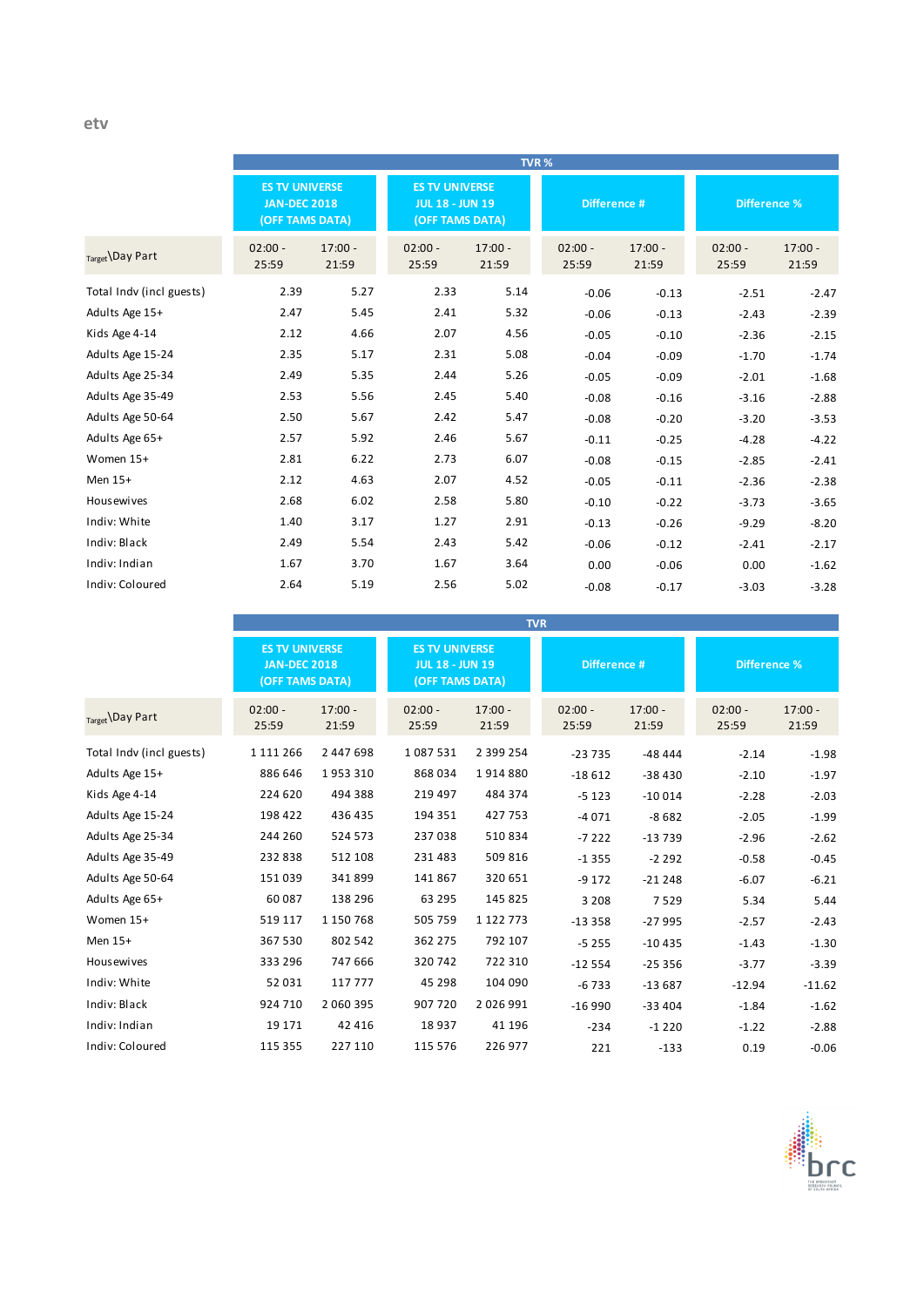### **DStv Commercial Total**

|                          |                                                                 |                    |                                                                    |                    | TVR%               |                    |                     |                    |
|--------------------------|-----------------------------------------------------------------|--------------------|--------------------------------------------------------------------|--------------------|--------------------|--------------------|---------------------|--------------------|
|                          | <b>ES TV UNIVERSE</b><br><b>JAN-DEC 2018</b><br>(OFF TAMS DATA) |                    | <b>ES TV UNIVERSE</b><br><b>JUL 18 - JUN 19</b><br>(OFF TAMS DATA) |                    | Difference #       |                    | <b>Difference %</b> |                    |
| Target Day Part          | $02:00 -$<br>25:59                                              | $17:00 -$<br>21:59 | $02:00 -$<br>25:59                                                 | $17:00 -$<br>21:59 | $02:00 -$<br>25:59 | $17:00 -$<br>21:59 | $02:00 -$<br>25:59  | $17:00 -$<br>21:59 |
| Total Indv (incl guests) | 3.61                                                            | 5.79               | 3.81                                                               | 6.11               | 0.20               | 0.32               | 5.54                | 5.53               |
| Adults Age 15+           | 3.66                                                            | 5.93               | 3.86                                                               | 6.27               | 0.20               | 0.34               | 5.46                | 5.73               |
| Kids Age 4-14            | 3.45                                                            | 5.31               | 3.63                                                               | 5.58               | 0.18               | 0.27               | 5.22                | 5.08               |
| Adults Age 15-24         | 3.19                                                            | 5.00               | 3.33                                                               | 5.24               | 0.14               | 0.24               | 4.39                | 4.80               |
| Adults Age 25-34         | 3.75                                                            | 5.99               | 3.95                                                               | 6.36               | 0.20               | 0.37               | 5.33                | 6.18               |
| Adults Age 35-49         | 3.71                                                            | 6.02               | 3.90                                                               | 6.35               | 0.19               | 0.33               | 5.12                | 5.48               |
| Adults Age 50-64         | 3.86                                                            | 6.49               | 4.08                                                               | 6.90               | 0.22               | 0.41               | 5.70                | 6.32               |
| Adults Age 65+           | 4.31                                                            | 7.25               | 4.53                                                               | 7.62               | 0.22               | 0.37               | 5.10                | 5.10               |
| Women 15+                | 3.84                                                            | 6.39               | 4.02                                                               | 6.71               | 0.18               | 0.32               | 4.69                | 5.01               |
| Men 15+                  | 3.48                                                            | 5.45               | 3.68                                                               | 5.81               | 0.20               | 0.36               | 5.75                | 6.61               |
| <b>Housewives</b>        | 3.54                                                            | 5.91               | 3.74                                                               | 6.27               | 0.20               | 0.36               | 5.65                | 6.09               |
| Indiv: White             | 4.64                                                            | 7.53               | 5.02                                                               | 8.11               | 0.38               | 0.58               | 8.19                | 7.70               |
| Indiv: Black             | 3.68                                                            | 5.90               | 3.86                                                               | 6.21               | 0.18               | 0.31               | 4.89                | 5.25               |
| Indiv: Indian            | 2.03                                                            | 3.13               | 2.29                                                               | 3.52               | 0.26               | 0.39               | 12.81               | 12.46              |
| Indiv: Coloured          | 2.60                                                            | 4.08               | 2.81                                                               | 4.41               | 0.21               | 0.33               | 8.08                | 8.09               |

|                          |                                                                 |                    |                                                                    |                    | <b>TVR</b>         |                    |                     |                    |
|--------------------------|-----------------------------------------------------------------|--------------------|--------------------------------------------------------------------|--------------------|--------------------|--------------------|---------------------|--------------------|
|                          | <b>ES TV UNIVERSE</b><br><b>JAN-DEC 2018</b><br>(OFF TAMS DATA) |                    | <b>ES TV UNIVERSE</b><br><b>JUL 18 - JUN 19</b><br>(OFF TAMS DATA) |                    | Difference #       |                    | <b>Difference %</b> |                    |
| Target \Day Part         | $02:00 -$<br>25:59                                              | $17:00 -$<br>21:59 | $02:00 -$<br>25:59                                                 | $17:00 -$<br>21:59 | $02:00 -$<br>25:59 | $17:00 -$<br>21:59 | $02:00 -$<br>25:59  | $17:00 -$<br>21:59 |
| Total Indv (incl guests) | 1678667                                                         | 2 688 994          | 1774587                                                            | 2 851 011          | 95 920             | 162 017            | 5.71                | 6.03               |
| Adults Age 15+           | 1 3 1 2 6 6 4                                                   | 2 125 369          | 1 3 8 8 8 1 9                                                      | 2 2 5 8 4 1 0      | 76 155             | 133 041            | 5.80                | 6.26               |
| Kids Age 4-14            | 366 003                                                         | 563 625            | 385 769                                                            | 592 601            | 19 7 66            | 28 976             | 5.40                | 5.14               |
| Adults Age 15-24         | 269 125                                                         | 421812             | 280 998                                                            | 441 293            | 11873              | 19 4 8 1           | 4.41                | 4.62               |
| Adults Age 25-34         | 367930                                                          | 587 492            | 383 765                                                            | 617 144            | 15835              | 29 652             | 4.30                | 5.05               |
| Adults Age 35-49         | 342 194                                                         | 554888             | 368 530                                                            | 599 573            | 26 336             | 44 685             | 7.70                | 8.05               |
| Adults Age 50-64         | 232 658                                                         | 391858             | 239 101                                                            | 404 558            | 6443               | 12 700             | 2.77                | 3.24               |
| Adults Age 65+           | 100 757                                                         | 169 319            | 116 425                                                            | 195 842            | 15 6 68            | 26 5 23            | 15.55               | 15.66              |
| Women 15+                | 709 467                                                         | 1 180 758          | 743 406                                                            | 1 241 321          | 33 939             | 60 5 63            | 4.78                | 5.13               |
| Men 15+                  | 603 197                                                         | 944 611            | 645 413                                                            | 1017090            | 42 216             | 72 479             | 7.00                | 7.67               |
| <b>Housewives</b>        | 439 937                                                         | 734 573            | 465 450                                                            | 780 350            | 25 5 13            | 45 7 7 7           | 5.80                | 6.23               |
| Indiv: White             | 172 514                                                         | 279 797            | 179 536                                                            | 290 294            | 7022               | 10 4 9 7           | 4.07                | 3.75               |
| Indiv: Black             | 1 3 6 8 9 5 7                                                   | 2 194 584          | 1441958                                                            | 2 3 2 1 5 0 3      | 73 001             | 126 919            | 5.33                | 5.78               |
| Indiv: Indian            | 23 25 1                                                         | 35 893             | 25 954                                                             | 39 7 74            | 2 7 0 3            | 3881               | 11.63               | 10.81              |
| Indiv: Coloured          | 113 945                                                         | 178 719            | 127 138                                                            | 199 441            | 13 193             | 20722              | 11.58               | 11.59              |

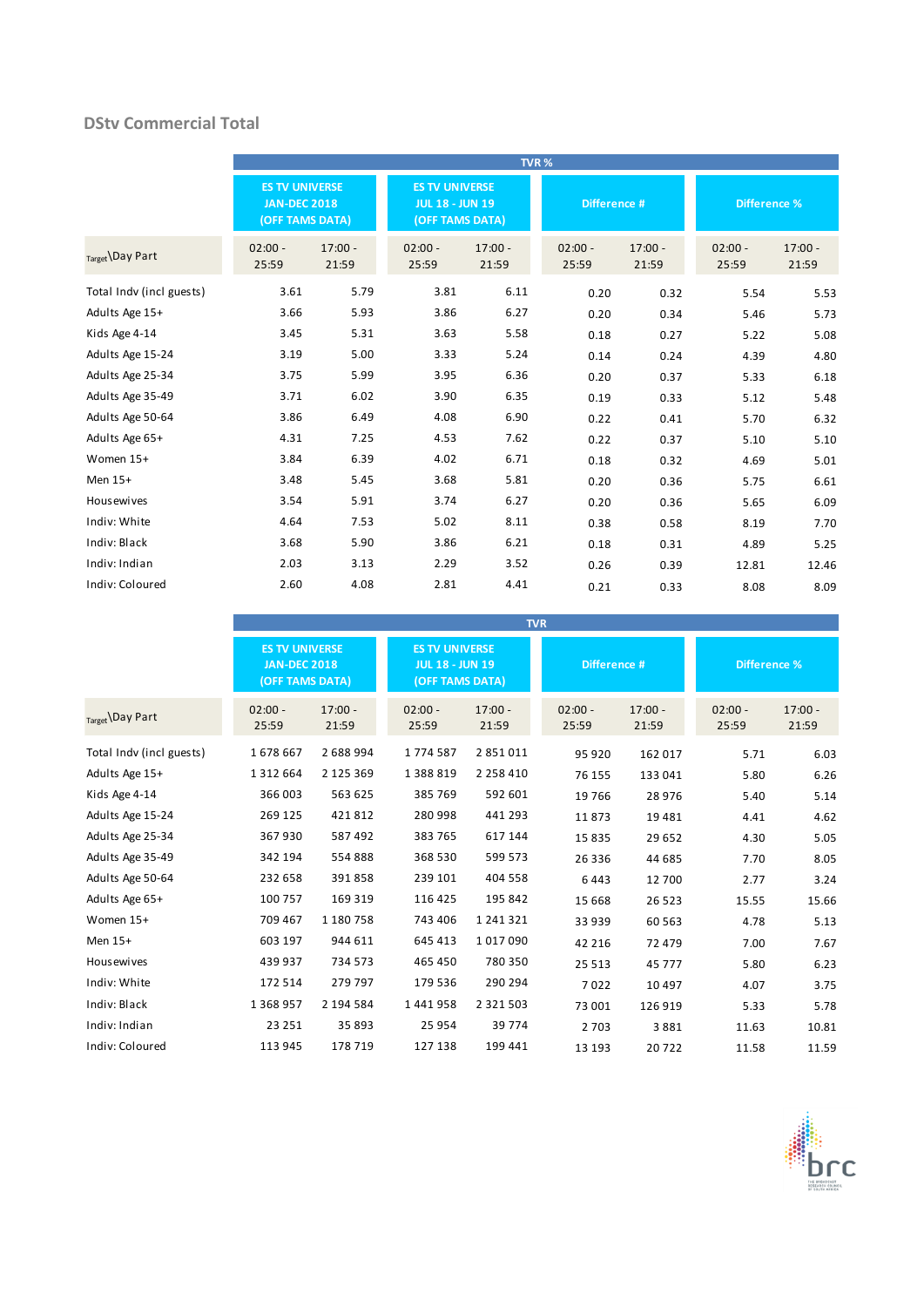## **Open View**

|                          |                                                                        |                    |                                                                    |                    | TVR%               |                    |                     |                    |
|--------------------------|------------------------------------------------------------------------|--------------------|--------------------------------------------------------------------|--------------------|--------------------|--------------------|---------------------|--------------------|
|                          | <b>ES TV UNIVERSE</b><br><b>JAN-DEC 2018</b><br><b>(OFF TAMS DATA)</b> |                    | <b>ES TV UNIVERSE</b><br><b>JUL 18 - JUN 19</b><br>(OFF TAMS DATA) |                    | Difference #       |                    | <b>Difference %</b> |                    |
| Target Day Part          | $02:00 -$<br>25:59                                                     | $17:00 -$<br>21:59 | $02:00 -$<br>25:59                                                 | $17:00 -$<br>21:59 | $02:00 -$<br>25:59 | $17:00 -$<br>21:59 | $02:00 -$<br>25:59  | $17:00 -$<br>21:59 |
| Total Indv (incl guests) | 1.38                                                                   | 2.38               | 1.38                                                               | 2.36               | 0.00               | $-0.02$            | 0.00                | $-0.84$            |
| Adults Age 15+           | 1.45                                                                   | 2.50               | 1.45                                                               | 2.49               | 0.00               | $-0.01$            | 0.00                | $-0.40$            |
| Kids Age 4-14            | 1.16                                                                   | 1.97               | 1.15                                                               | 1.93               | $-0.01$            | $-0.04$            | $-0.86$             | $-2.03$            |
| Adults Age 15-24         | 1.19                                                                   | 1.92               | 1.20                                                               | 1.93               | 0.01               | 0.01               | 0.84                | 0.52               |
| Adults Age 25-34         | 1.19                                                                   | 1.87               | 1.19                                                               | 1.83               | 0.00               | $-0.04$            | 0.00                | $-2.14$            |
| Adults Age 35-49         | 1.39                                                                   | 2.38               | 1.40                                                               | 2.40               | 0.01               | 0.02               | 0.72                | 0.84               |
| Adults Age 50-64         | 2.11                                                                   | 3.84               | 2.11                                                               | 3.79               | 0.00               | $-0.05$            | 0.00                | $-1.30$            |
| Adults Age 65+           | 1.96                                                                   | 4.28               | 1.93                                                               | 4.21               | $-0.03$            | $-0.07$            | $-1.53$             | $-1.64$            |
| Women 15+                | 1.56                                                                   | 2.71               | 1.55                                                               | 2.69               | $-0.01$            | $-0.02$            | $-0.64$             | $-0.74$            |
| Men 15+                  | 1.33                                                                   | 2.28               | 1.34                                                               | 2.28               | 0.01               | 0.00               | 0.75                | 0.00               |
| <b>Housewives</b>        | 1.57                                                                   | 2.89               | 1.55                                                               | 2.85               | $-0.02$            | $-0.04$            | $-1.27$             | $-1.38$            |
| Indiv: White             | 2.83                                                                   | 5.80               | 2.77                                                               | 5.63               | $-0.06$            | $-0.17$            | $-2.12$             | $-2.93$            |
| Indiv: Black             | 0.88                                                                   | 1.36               | 0.89                                                               | 1.37               | 0.01               | 0.01               | 1.14                | 0.74               |
| Indiv: Indian            | 4.81                                                                   | 9.55               | 4.61                                                               | 8.99               | $-0.20$            | $-0.56$            | $-4.16$             | $-5.86$            |
| Indiv: Coloured          | 3.49                                                                   | 6.31               | 3.48                                                               | 6.37               | $-0.01$            | 0.06               | $-0.29$             | 0.95               |

|                          | <b>TVR</b>                                                      |                    |                                                                    |                    |                    |                    |                     |                    |  |
|--------------------------|-----------------------------------------------------------------|--------------------|--------------------------------------------------------------------|--------------------|--------------------|--------------------|---------------------|--------------------|--|
|                          | <b>ES TV UNIVERSE</b><br><b>JAN-DEC 2018</b><br>(OFF TAMS DATA) |                    | <b>ES TV UNIVERSE</b><br><b>JUL 18 - JUN 19</b><br>(OFF TAMS DATA) |                    | Difference #       |                    | <b>Difference %</b> |                    |  |
| Target \Day Part         | $02:00 -$<br>25:59                                              | $17:00 -$<br>21:59 | $02:00 -$<br>25:59                                                 | $17:00 -$<br>21:59 | $02:00 -$<br>25:59 | $17:00 -$<br>21:59 | $02:00 -$<br>25:59  | $17:00 -$<br>21:59 |  |
| Total Indv (incl guests) | 641778                                                          | 1 105 555          | 643 380                                                            | 1 102 153          | 1602               | $-3402$            | 0.25                | $-0.31$            |  |
| Adults Age 15+           | 518723                                                          | 896 105            | 521 450                                                            | 897 010            | 2727               | 905                | 0.53                | 0.10               |  |
| Kids Age 4-14            | 123 056                                                         | 209 450            | 121930                                                             | 205 142            | $-1126$            | $-4308$            | $-0.92$             | $-2.06$            |  |
| Adults Age 15-24         | 100 509                                                         | 162 501            | 100 836                                                            | 162 663            | 327                | 162                | 0.33                | 0.10               |  |
| Adults Age 25-34         | 116 434                                                         | 182 936            | 115 170                                                            | 177976             | $-1264$            | $-4960$            | $-1.09$             | $-2.71$            |  |
| Adults Age 35-49         | 128 448                                                         | 219 101            | 132 377                                                            | 226 353            | 3929               | 7252               | 3.06                | 3.31               |  |
| Adults Age 50-64         | 127 539                                                         | 231 514            | 123 454                                                            | 221927             | $-4085$            | $-9587$            | $-3.20$             | $-4.14$            |  |
| Adults Age 65+           | 45 793                                                          | 100 054            | 49 613                                                             | 108 091            | 3820               | 8037               | 8.34                | 8.03               |  |
| Women 15+                | 287864                                                          | 500 988            | 286 568                                                            | 497 009            | $-1296$            | $-3979$            | $-0.45$             | $-0.79$            |  |
| Men 15+                  | 230 859                                                         | 395 117            | 234 882                                                            | 400 001            | 4023               | 4884               | 1.74                | 1.24               |  |
| Housewives               | 194 732                                                         | 359 530            | 193 384                                                            | 354 771            | $-1348$            | $-4759$            | $-0.69$             | $-1.32$            |  |
| Indiv: White             | 105 017                                                         | 215 556            | 99 114                                                             | 201 402            | $-5903$            | $-14154$           | $-5.62$             | $-6.57$            |  |
| Indiv: Black             | 329 112                                                         | 504 485            | 334 625                                                            | 511 134            | 5 5 1 3            | 6649               | 1.68                | 1.32               |  |
| Indiv: Indian            | 55 105                                                          | 109 465            | 52 174                                                             | 101 639            | $-2931$            | $-7826$            | $-5.32$             | $-7.15$            |  |
| Indiv: Coloured          | 152 544                                                         | 276 049            | 157 467                                                            | 287 977            | 4923               | 11928              | 3.23                | 4.32               |  |